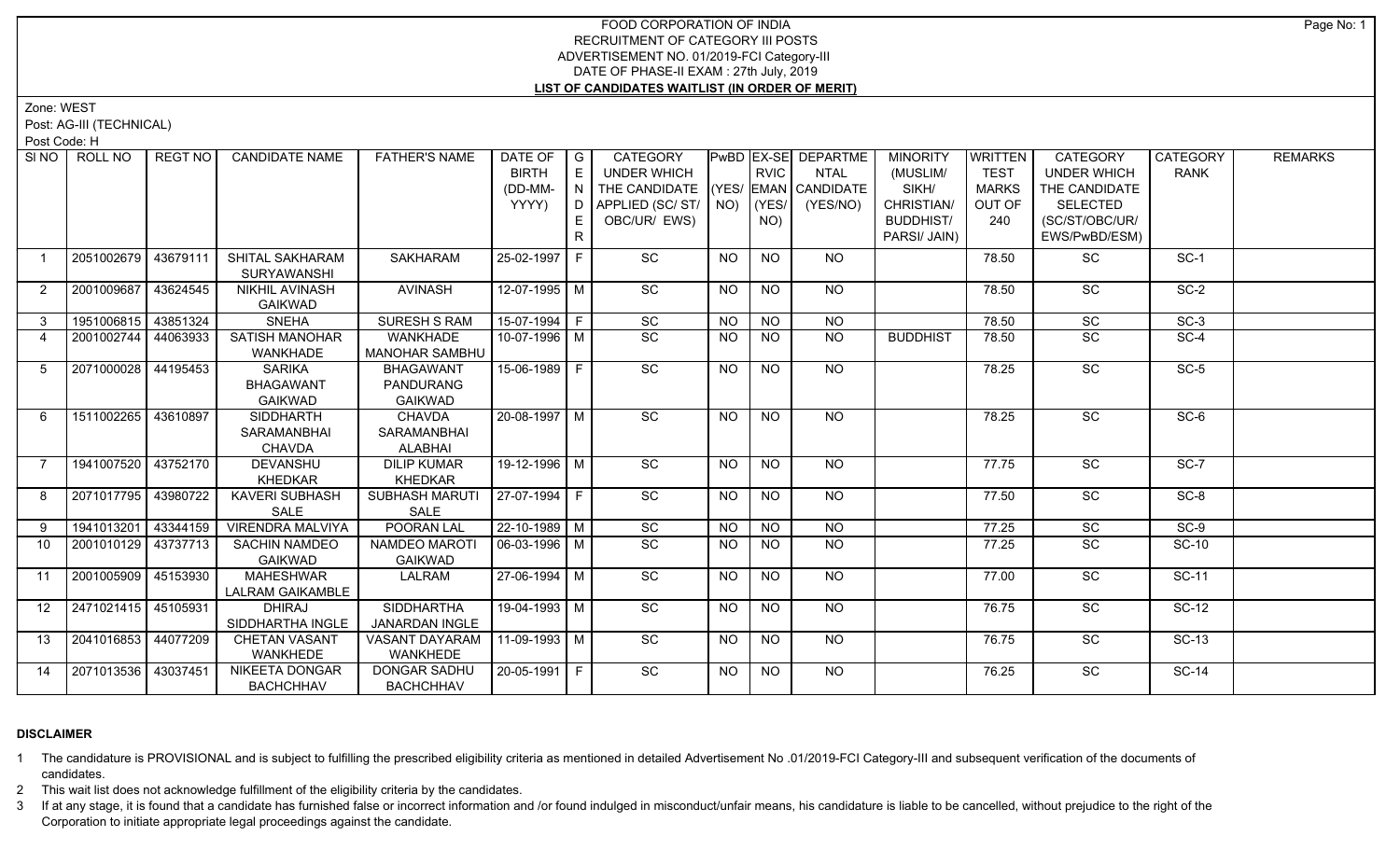Zone: WEST

Post: AG-III (TECHNICAL)

Post Code: H

| SI <sub>NO</sub> | ROLL NO             | REGT NO  | <b>CANDIDATE NAME</b>   | <b>FATHER'S NAME</b>  | DATE OF                | $\overline{\phantom{a}}$ $\overline{\phantom{a}}$ | <b>CATEGORY</b>          |           |                 | PwBD EX-SE DEPARTME  | <b>MINORITY</b>  | WRITTEN      | CATEGORY           | <b>CATEGORY</b> | <b>REMARKS</b> |
|------------------|---------------------|----------|-------------------------|-----------------------|------------------------|---------------------------------------------------|--------------------------|-----------|-----------------|----------------------|------------------|--------------|--------------------|-----------------|----------------|
|                  |                     |          |                         |                       | <b>BIRTH</b>           | E                                                 | <b>UNDER WHICH</b>       |           | <b>RVIC</b>     | <b>NTAL</b>          | (MUSLIM/         | <b>TEST</b>  | <b>UNDER WHICH</b> | <b>RANK</b>     |                |
|                  |                     |          |                         |                       | (DD-MM-                | $\overline{N}$                                    | THE CANDIDATE            |           |                 | (YES/ EMAN CANDIDATE | SIKH/            | <b>MARKS</b> | THE CANDIDATE      |                 |                |
|                  |                     |          |                         |                       | YYYY)                  |                                                   | D APPLIED (SC/ ST/   NO) |           | KYES/           | (YES/NO)             | CHRISTIAN/       | OUT OF       | SELECTED           |                 |                |
|                  |                     |          |                         |                       |                        | E.                                                | OBC/UR/ EWS)             |           | NO)             |                      | <b>BUDDHIST/</b> | 240          | (SC/ST/OBC/UR/     |                 |                |
|                  |                     |          |                         |                       |                        |                                                   |                          |           |                 |                      | PARSI/ JAIN)     |              | EWS/PwBD/ESM)      |                 |                |
| 15               | 1981001826          | 43266408 | <b>BHANUPRIYA BAGDI</b> | <b>MANOHAR LAL</b>    | 01-01-1994 F           |                                                   | SC                       | <b>NO</b> | <b>NO</b>       | NO                   |                  | 76.00        | <b>SC</b>          | <b>SC-15</b>    |                |
|                  |                     |          |                         | <b>BAGDI</b>          |                        |                                                   |                          |           |                 |                      |                  |              |                    |                 |                |
| 16               | 2041005607          | 43479362 | PRATIKA KISHOR          | KISHOR SHRIRAM        | 26-01-1994 F           |                                                   | SC                       | <b>NO</b> | <b>NO</b>       | NO                   |                  | 76.00        | SC                 | <b>SC-16</b>    |                |
|                  |                     |          | <b>GEDAM</b>            | <b>GEDAM</b>          |                        |                                                   |                          |           |                 |                      |                  |              |                    |                 |                |
| 17               | 2001001308          | 43371191 | POOJA BHAUSAHEB         | <b>BHAUSAHEB</b>      | 16-03-1997 F           |                                                   | SC                       | <b>NO</b> | $\overline{NQ}$ | $N$ <sup>O</sup>     |                  | 75.75        | $\overline{SC}$    | SC-17           |                |
|                  |                     |          | PAGARE                  |                       |                        |                                                   |                          |           |                 |                      |                  |              |                    |                 |                |
| 18               | 2041026355          | 44855612 | <b>SHRUTIKA SURESH</b>  | <b>SURESH</b>         | $\boxed{09-03-1994}$ F |                                                   | $\overline{SC}$          | <b>NO</b> | <b>NO</b>       | NO                   | <b>BUDDHIST</b>  | 75.75        | SC                 | $SC-18$         |                |
|                  |                     |          | <b>BUCHUNDE</b>         | <b>BUCHUNDE</b>       |                        |                                                   |                          |           |                 |                      |                  |              |                    |                 |                |
| 19               | 1931003524          | 43835967 | <b>MATENDRA BHINDIA</b> | <b>JWALA PRASAD</b>   | 18-04-1988 M           |                                                   | $\overline{SC}$          | <b>NO</b> | $N$ O           | <b>NO</b>            |                  | 75.50        | $\overline{SC}$    | $SC-19$         |                |
| 20               | 2061007451          | 43276498 | SNEHAL PANDIT           | PANDIT                | $02 - 11 - 1995$ F     |                                                   | $\overline{SC}$          | <b>NO</b> | NO              | $N$ <sup>O</sup>     |                  | 75.25        | $\overline{SC}$    | $SC-20$         |                |
|                  |                     |          | ADHANGALE               | ADHANGALE             |                        |                                                   |                          |           |                 |                      |                  |              |                    |                 |                |
| 21               | 2031014811          | 43061724 | KOMAL PRAKASH           | <b>PRAKASH</b>        | $30-08-1991$ F         |                                                   | SC                       | <b>NO</b> | $N$ O           | NO                   | <b>BUDDHIST</b>  | 75.25        | SC                 | <b>SC-21</b>    |                |
|                  |                     |          | KAMBLE                  | SHANKAR KAMBLE        |                        |                                                   |                          |           |                 |                      |                  |              |                    |                 |                |
| 22               | 2001010321          | 43722081 | DEVIKA DEVANAND         | DEVANAND              | 07-05-1997 F           |                                                   | $\overline{SC}$          | <b>NO</b> | $\overline{NQ}$ | NO                   | <b>BUDDHIST</b>  | 75.25        | SC                 | <b>SC-22</b>    |                |
|                  |                     |          | <b>BALKHANDE</b>        |                       |                        |                                                   |                          |           |                 |                      |                  |              |                    |                 |                |
| 23               | 1941008273          | 44084800 | <b>NAVEEN</b>           | PRAKASH CHAND         | 11-07-1990 M           |                                                   | $\overline{SC}$          | <b>NO</b> | <b>NO</b>       | NO.                  |                  | 75.00        | SC                 | <b>SC-23</b>    |                |
|                  |                     |          | <b>NAGWANSHI</b>        | <b>NAGWANSHI</b>      |                        |                                                   |                          |           |                 |                      |                  |              |                    |                 |                |
| 24               | 2041015110 43084250 |          | AJAY KUMAR              | KANHAIYA LAL          | $24 - 06 - 1994$ M     |                                                   | $\overline{SC}$          | <b>NO</b> | <b>NO</b>       | <b>NO</b>            |                  | 75.00        | SC                 | $SC-24$         |                |
|                  |                     |          | <b>MESHRAM</b>          | <b>MESHRAM</b>        |                        |                                                   |                          |           |                 |                      |                  |              |                    |                 |                |
| 25               | 2001010148 43840563 |          | <b>SIDHARTH</b>         | <b>GANGADHAR</b>      | 11-07-1992   M         |                                                   | $\overline{SC}$          | <b>NO</b> | <b>NO</b>       | NO                   |                  | 74.75        | <b>SC</b>          | <b>SC-25</b>    |                |
|                  |                     |          | <b>GANGADHAR</b>        |                       |                        |                                                   |                          |           |                 |                      |                  |              |                    |                 |                |
|                  |                     |          | NARBAGE                 |                       |                        |                                                   |                          |           |                 |                      |                  |              |                    |                 |                |
| 26               | 2041017672 44852596 |          | PRIYA PRABHUDAS         | <b>PRABHUDAS</b>      | $10-07-1993$ F         |                                                   | $\overline{SC}$          | <b>NO</b> | $\overline{NO}$ | $N$ <sup>O</sup>     |                  | 74.50        | $\overline{SC}$    | $SC-26$         |                |
|                  |                     |          | <b>RANGARI</b>          |                       |                        |                                                   |                          |           |                 |                      |                  |              |                    |                 |                |
| 27               | 2041008426          | 44431480 | ANJU BHAGWAN            | <b>BHAGWAN DEWAJI</b> | 24-05-1994 F           |                                                   | $\overline{SC}$          | <b>NO</b> | NO              | NO                   |                  | 74.50        | $\overline{SC}$    | <b>SC-27</b>    |                |
|                  |                     |          | <b>MESHRAM</b>          | <b>MESHRAM</b>        |                        |                                                   |                          |           |                 |                      |                  |              |                    |                 |                |
| 28               | 2031010761          | 43663459 | <b>ARUN</b>             | R BALAKRISHNAN        | 26-06-1989 M           |                                                   | SC                       | <b>NO</b> | NO.             | NO                   |                  | 74.50        | SC                 | <b>SC-28</b>    |                |
|                  |                     |          | <b>BALAKRISHNAN</b>     |                       |                        |                                                   |                          |           |                 |                      |                  |              |                    |                 |                |

# **DISCLAIMER**

1 The candidature is PROVISIONAL and is subject to fulfilling the prescribed eligibility criteria as mentioned in detailed Advertisement No .01/2019-FCI Category-III and subsequent verification of the documents of candidates.

2 This wait list does not acknowledge fulfillment of the eligibility criteria by the candidates.

3 If at any stage, it is found that a candidate has furnished false or incorrect information and /or found indulged in misconduct/unfair means, his candidature is liable to be cancelled, without prejudice to the right of t Corporation to initiate appropriate legal proceedings against the candidate.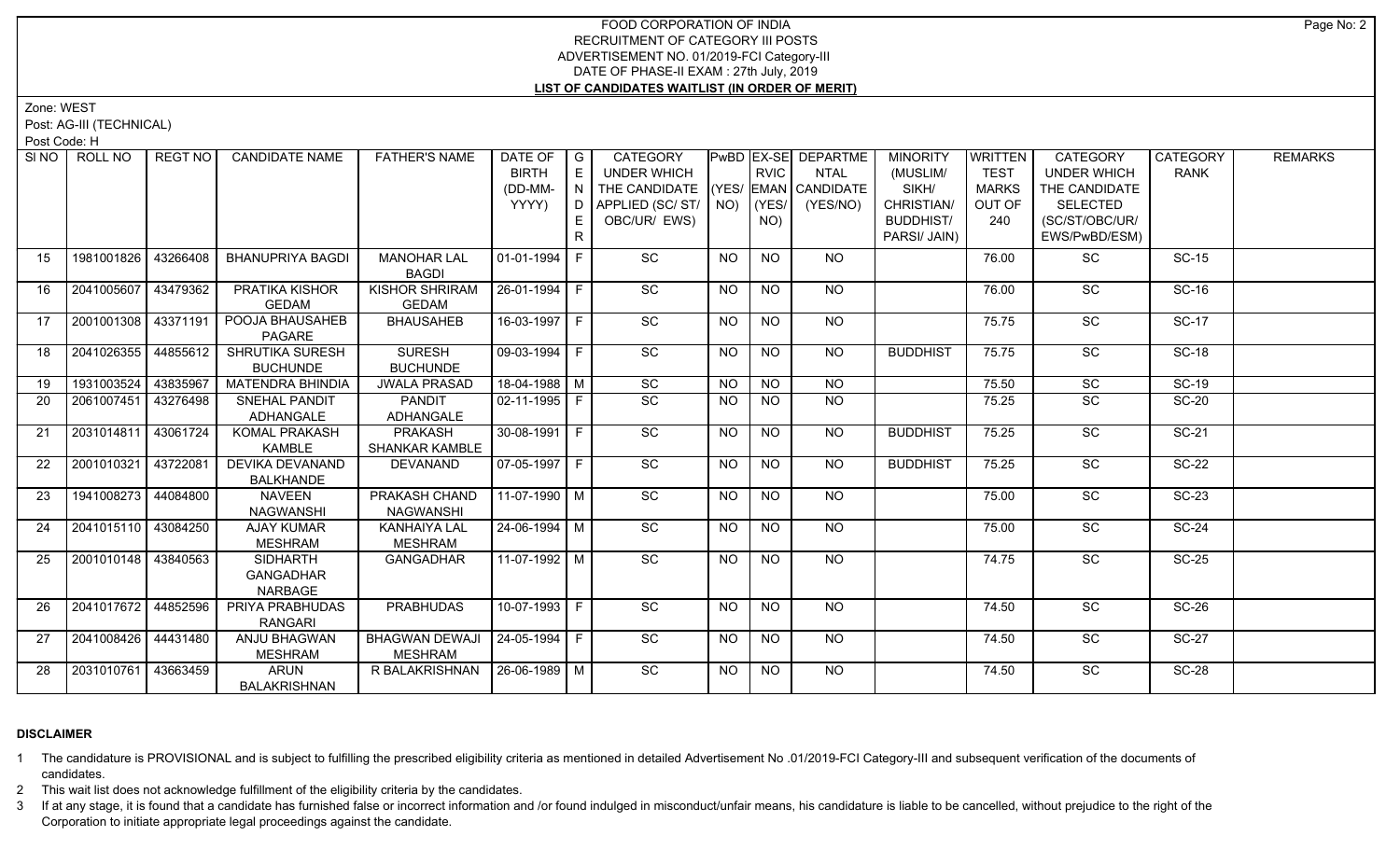Zone: WEST

Post: AG-III (TECHNICAL)

Post Code: H

| SINO | ROLL NO             | <b>REGT NO</b> | <b>CANDIDATE NAME</b>                           | <b>FATHER'S NAME</b>                    | DATE OF $ G $<br><b>BIRTH</b> | E       | <b>CATEGORY</b><br>UNDER WHICH                                               |                | <b>RVIC</b>      | PwBD EX-SE DEPARTME<br><b>NTAL</b> | <b>MINORITY</b><br>(MUSLIM/             | WRITTEN<br><b>TEST</b>        | <b>CATEGORY</b><br><b>UNDER WHICH</b>              | <b>CATEGORY</b><br><b>RANK</b> | <b>REMARKS</b> |
|------|---------------------|----------------|-------------------------------------------------|-----------------------------------------|-------------------------------|---------|------------------------------------------------------------------------------|----------------|------------------|------------------------------------|-----------------------------------------|-------------------------------|----------------------------------------------------|--------------------------------|----------------|
|      |                     |                |                                                 |                                         | (DD-MM-<br>YYYY)              | N<br>E. | THE CANDIDATE (YES/ EMAN CANDIDATE<br>D APPLIED (SC/ ST/ NO)<br>OBC/UR/ EWS) |                | $ $ (YES/<br>NO) | (YES/NO)                           | SIKH/<br>CHRISTIAN/<br><b>BUDDHIST/</b> | <b>MARKS</b><br>OUT OF<br>240 | THE CANDIDATE<br><b>SELECTED</b><br>(SC/ST/OBC/UR/ |                                |                |
|      |                     |                |                                                 |                                         |                               | R.      |                                                                              |                |                  |                                    | PARSI/ JAIN)                            |                               | EWS/PwBD/ESM)                                      |                                |                |
| 29   | 2041013677 43933591 |                | NIKES VIJAY PATLE                               | <b>VIJAY DHONDBA</b><br><b>PATLE</b>    | 28-06-1991   M                |         | <b>SC</b>                                                                    | NO.            | <b>NO</b>        | NO.                                |                                         | 74.25                         | SC                                                 | <b>SC-29</b>                   |                |
| 30   | 2041018764 43719820 |                | <b>MEHUL SURESH</b><br><b>BAHADURE</b>          | <b>SURESH</b><br><b>BAHADURE</b>        | 12-03-1989 M                  |         | SC                                                                           | <b>NO</b>      | <b>NO</b>        | NO                                 |                                         | 74.00                         | <b>SC</b>                                          | SC-30                          |                |
| 31   | 1401004179 43748434 |                | <b>ARUN KUMAR</b><br><b>MAHOBIYA</b>            | SURYAKANT<br><b>MAHOBIYA</b>            | 25-06-1994 M                  |         | SC                                                                           | <b>NO</b>      | $\overline{NO}$  | $\overline{NO}$                    |                                         | 73.75                         | $\overline{SC}$                                    | $SC-31$                        |                |
| 32   | 2061000746 43231729 |                | <b>GHANSHYAM</b><br>PANDITRAO<br><b>SHILATE</b> | <b>PANDITRAO</b>                        | 11-06-1994   M                |         | $\overline{SC}$                                                              | <b>NO</b>      | <b>NO</b>        | NO                                 |                                         | 73.75                         | $\overline{SC}$                                    | $SC-32$                        |                |
| 33   | 2051003672 43460826 |                | <b>ANAND KESHAVRAO</b><br><b>HATKAR</b>         | <b>HATKAR KESHAV</b><br><b>DATTA</b>    | $ 20 - 05 - 1989 $ M          |         | SC                                                                           | NO             | NO               | NO                                 |                                         | 73.50                         | $\overline{SC}$                                    | $SC-33$                        |                |
| 34   | 1991007676 43994072 |                | <b>NITIN BHAURAO</b><br>TAYADE                  | BHAURAO TAYADE   28-01-1987   M         |                               |         | $\overline{SC}$                                                              | NO             | NO               | NO                                 | <b>BUDDHIST</b>                         | 73.50                         | $\overline{SC}$                                    | $SC-34$                        |                |
| 35   | 2041021349 43384842 |                | MONALI GOVINDRAO<br><b>GEDAM</b>                | <b>GOVINDRAO RAOJI</b><br><b>GEDAM</b>  | $18-07-1989$ F                |         | SC                                                                           | <b>NO</b>      | <b>NO</b>        | <b>NO</b>                          |                                         | 73.25                         | $\overline{SC}$                                    | $SC-35$                        |                |
| 36   | 1921003691 43274293 |                | <b>CHETANA</b><br><b>MAHOVIYA</b>               | <b>KAMAL KISHORE</b><br><b>MAHOVIYA</b> | 29-06-1997 F                  |         | SC                                                                           | NO             | <b>NO</b>        | NO                                 |                                         | 73.25                         | SC                                                 | SC-36                          |                |
| 37   | 1921019851 43994931 |                | SANGEETA SOLANKI                                | CHAMPALAL<br><b>SOLANKI</b>             | 03-08-1989 F                  |         | SC                                                                           | NO.            | NO.              | NO                                 |                                         | 73.25                         | SC                                                 | SC-37                          |                |
| 38   | 1471002135 44045905 |                | <b>JINALBEN</b><br>NARESHKUMAR<br><b>RATHOD</b> | NARESHKUMAR                             | 09-05-1996 F                  |         | $\overline{SC}$                                                              | N <sub>O</sub> | $\overline{NQ}$  | $N$ <sup>O</sup>                   |                                         | 73.25                         | $\overline{SC}$                                    | $SC-38$                        |                |
| 39   | 2561031438 44413301 |                | SAURABH VARMA                                   | <b>RAMESHWAR</b><br>PRASAD VARMA        | 04-06-1995 M                  |         | SC                                                                           | <b>NO</b>      | <b>NO</b>        | NO                                 |                                         | 72.75                         | SC                                                 | <b>SC-39</b>                   |                |
| 40   | 1491000176 44191608 |                | <b>LUCKY KIRITKUMAR</b><br>JADAV                | <b>KIRITKUMAR</b>                       | $12 - 09 - 1995$ M            |         | SC                                                                           | <b>NO</b>      | <b>NO</b>        | NO                                 |                                         | 72.50                         | $\overline{SC}$                                    | $SC-40$                        |                |
| 41   | 2031016556 33663405 |                | <b>SARIKA</b><br>LALBAHADUR<br><b>JAISWAL</b>   | LALBAHDADUR<br><b>JAISWAL</b>           | 20-01-1996   F                |         | $\overline{SC}$                                                              | NO.            | NO.              | NO                                 |                                         | 72.50                         | <b>SC</b>                                          | <b>SC-41</b>                   |                |

# **DISCLAIMER**

1 The candidature is PROVISIONAL and is subject to fulfilling the prescribed eligibility criteria as mentioned in detailed Advertisement No .01/2019-FCI Category-III and subsequent verification of the documents of candidates.

2 This wait list does not acknowledge fulfillment of the eligibility criteria by the candidates.

3 If at any stage, it is found that a candidate has furnished false or incorrect information and /or found indulged in misconduct/unfair means, his candidature is liable to be cancelled, without prejudice to the right of t Corporation to initiate appropriate legal proceedings against the candidate.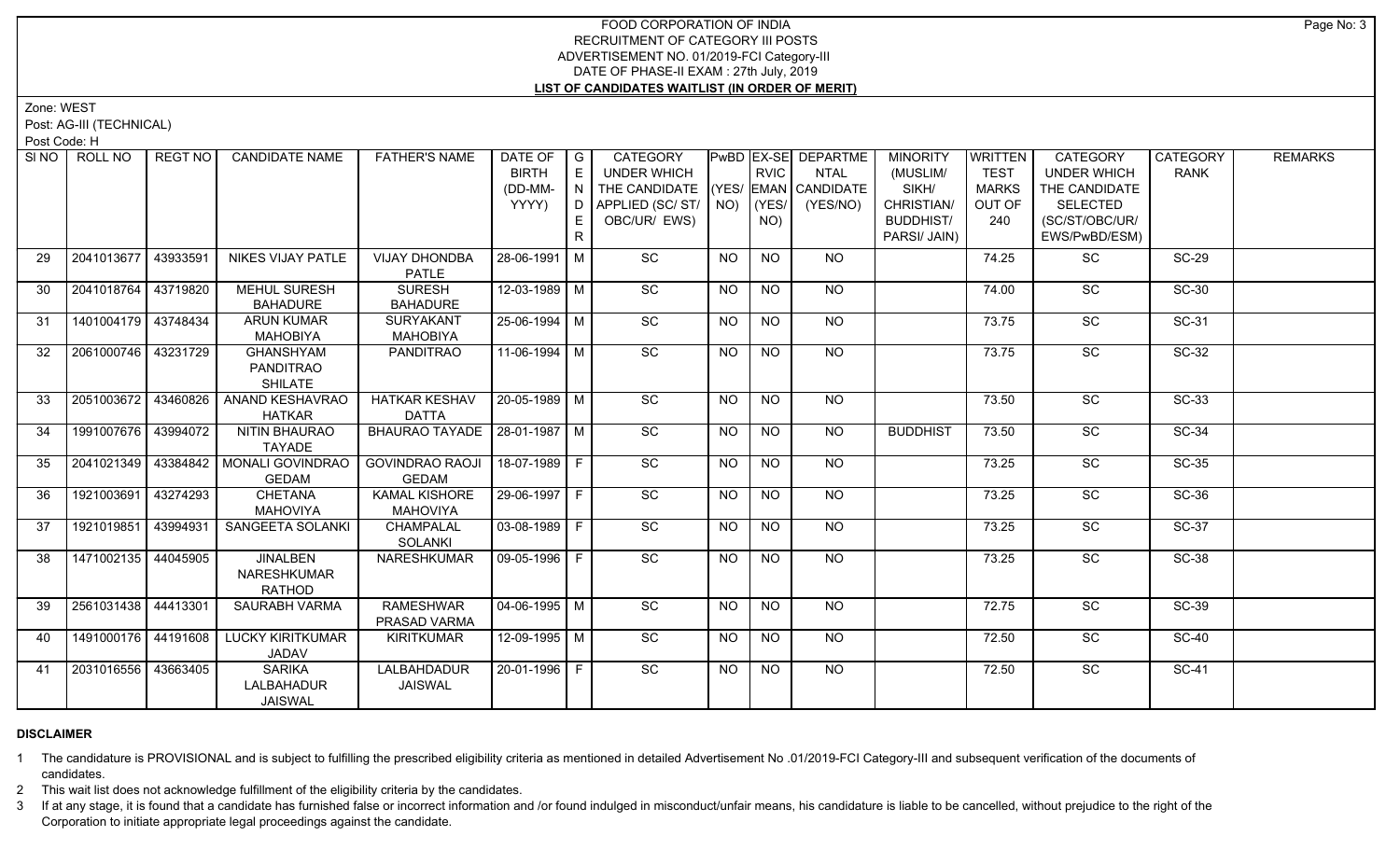Zone: WEST

Post: AG-III (TECHNICAL)

Post Code: H

| SI NO | ROLL NO             | REGT NO  | <b>CANDIDATE NAME</b>                                    | <b>FATHER'S NAME</b>                                  | DATE OF $ G $<br><b>BIRTH</b> | E  | <b>CATEGORY</b><br><b>UNDER WHICH</b>                                       |           | <b>RVIC</b>    | PwBD EX-SE DEPARTME<br><b>NTAL</b> | <b>MINORITY</b><br>(MUSLIM/             | WRITTEN<br><b>TEST</b>        | CATEGORY<br><b>UNDER WHICH</b>                     | CATEGORY<br><b>RANK</b> | <b>REMARKS</b> |
|-------|---------------------|----------|----------------------------------------------------------|-------------------------------------------------------|-------------------------------|----|-----------------------------------------------------------------------------|-----------|----------------|------------------------------------|-----------------------------------------|-------------------------------|----------------------------------------------------|-------------------------|----------------|
|       |                     |          |                                                          |                                                       | (DD-MM-<br>YYYY)              | N  | THE CANDIDATE (YES/ EMAN CANDIDATE<br>D APPLIED (SC/ST/ NO)<br>OBC/UR/ EWS) |           | (YES/<br>NO)   | (YES/NO)                           | SIKH/<br>CHRISTIAN/<br><b>BUDDHIST/</b> | <b>MARKS</b><br>OUT OF<br>240 | THE CANDIDATE<br><b>SELECTED</b><br>(SC/ST/OBC/UR/ |                         |                |
|       |                     |          |                                                          |                                                       |                               | R. |                                                                             |           |                |                                    | PARSI/ JAIN)                            |                               | EWS/PwBD/ESM)                                      |                         |                |
| 42    | 2041005444          | 43717887 | RAHUL RAVINDRA<br><b>SHAHARE</b>                         | <b>RAVINDRA</b><br><b>GOVINDRAO</b><br><b>SHAHARE</b> | 19-07-1991   M                |    | <b>SC</b>                                                                   | NO.       | NO             | NO.                                |                                         | 72.25                         | <b>SC</b>                                          | <b>SC-42</b>            |                |
| 43    | 2011000543          | 44573278 | <b>RAJAN DILIPKUMAR</b><br><b>JAYKAR</b>                 | <b>DILIPKUMAR</b>                                     | $10-05-1993$ M                |    | $\overline{SC}$                                                             | <b>NO</b> | NO             | <b>NO</b>                          |                                         | 72.25                         | $\overline{SC}$                                    | $SC-43$                 |                |
| 44    | 2071006526          | 43567095 | <b>PRADIP BANKAT</b><br>PACHANGE                         | <b>BANKAT</b>                                         | $03-06-1992$ M                |    | SC                                                                          | NO        | NO             | NO                                 |                                         | 72.00                         | SC                                                 | <b>SC-44</b>            |                |
| 45    | 1771008585 43034267 |          | <b>SHIVARAJ</b>                                          | <b>LOKAPPA</b>                                        | 10-08-1993 M                  |    | SC                                                                          | NO        | <b>NO</b>      | <b>NO</b>                          |                                         | 72.00                         | SC                                                 | <b>SC-45</b>            |                |
| 46    | 1921022747 43543496 |          | SHALINEE DUFARE                                          | GURUDAS DUFARE 01-11-1991   F                         |                               |    | $\overline{SC}$                                                             | NO.       | NO             | <b>NO</b>                          |                                         | 71.75                         | SC                                                 | <b>SC-46</b>            |                |
| 47    | 2071012289 43119238 |          | <b>SANKET HEMANT</b><br><b>GANVIR</b>                    | <b>HEMANT</b><br>NANASAHEB<br><b>GANVIR</b>           | 21-10-1992 M                  |    | SC                                                                          | <b>NO</b> | <b>NO</b>      | <b>NO</b>                          | <b>BUDDHIST</b>                         | 71.75                         | SC                                                 | <b>SC-47</b>            |                |
| 48    | 2031007151 43595640 |          | PALLAVI NAGNATH<br><b>DILPAKE</b>                        | NAGNATH                                               | $11-11-1996$ F                |    | SC                                                                          | <b>NO</b> | <b>NO</b>      | NO.                                | <b>BUDDHIST</b>                         | 71.75                         | SC                                                 | <b>SC-48</b>            |                |
| 49    | 2041008821          | 43646170 | SNEHAL DUYYAM<br><b>UKEY</b>                             | <b>DUYYAM UKEY</b>                                    | 22-10-1994 F                  |    | SC                                                                          | <b>NO</b> | NO             | NO                                 |                                         | 71.25                         | SC                                                 | <b>SC-49</b>            |                |
| 50    | 1991001064 44780063 |          | SATISH BHIKAJI<br>PADMANE                                | <b>BHIKAJI</b>                                        | 27-03-1992   M                |    | SC                                                                          | <b>NO</b> | NO             | NO.                                |                                         | 71.25                         | SC                                                 | <b>SC-50</b>            |                |
| 51    | 2001000563          | 43705133 | <b>VIKRAM YASHWANT</b><br><b>PAWAR</b>                   | YASHWANT<br><b>DINKAR PAWAR</b>                       | 05-09-1996 M                  |    | $\overline{SC}$                                                             | <b>NO</b> | NO             | NO.                                |                                         | 71.25                         | <b>SC</b>                                          | SC-51                   |                |
| 52    | 1471000467 45196566 |          | <b>FALGUN</b><br><b>BANKIMCHANDRA</b><br><b>RAJVANSH</b> | BANKIMCHANDRA                                         | $22-09-1996$ M                |    | $\overline{SC}$                                                             | <b>NO</b> | NO             | NO                                 |                                         | 71.25                         | $\overline{SC}$                                    | $SC-52$                 |                |
| 53    | 1921017250 43898583 |          | <b>SHWETA ATULKER</b>                                    | SAMARAT<br><b>ATULKER</b>                             | $23 - 10 - 1990$ F            |    | $\overline{SC}$                                                             | <b>NO</b> | N <sub>O</sub> | <b>NO</b>                          |                                         | 71.25                         | $\overline{SC}$                                    | $SC-53$                 |                |
| 54    | 2001009469 44008615 |          | <b>PRAVIN UTTAM</b><br>KAMBLE                            | <b>UTTAM</b>                                          | 16-08-1992 M                  |    | $\overline{SC}$                                                             | <b>NO</b> | <b>NO</b>      | NO                                 |                                         | 71.00                         | SC                                                 | $SC-54$                 |                |
| 55    | 2321068368 43673644 |          | <b>GULSHAN KUMAR</b><br>NAINAWAT                         | <b>GULSHAN KUMAR</b><br>NAINAWAT                      | $\sqrt{07-07-1991}$ M         |    | SC                                                                          | NO        | NO.            | NO                                 |                                         | 70.75                         | <b>SC</b>                                          | <b>SC-55</b>            |                |

### **DISCLAIMER**

1 The candidature is PROVISIONAL and is subject to fulfilling the prescribed eligibility criteria as mentioned in detailed Advertisement No .01/2019-FCI Category-III and subsequent verification of the documents of candidates.

2 This wait list does not acknowledge fulfillment of the eligibility criteria by the candidates.

3 If at any stage, it is found that a candidate has furnished false or incorrect information and /or found indulged in misconduct/unfair means, his candidature is liable to be cancelled, without prejudice to the right of t Corporation to initiate appropriate legal proceedings against the candidate.